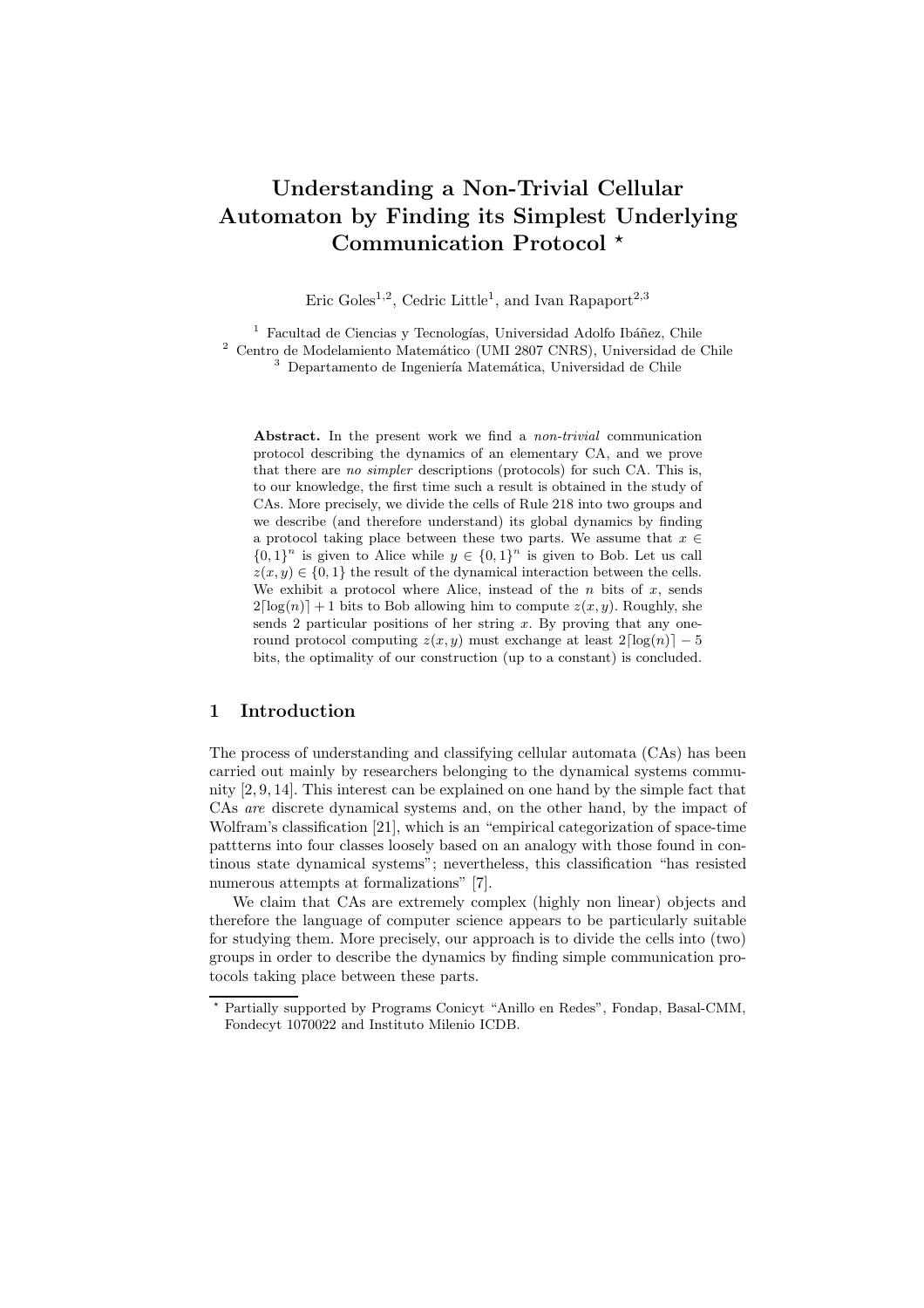Obviously, this is not the first time CAs are analyzed from a (theoretical) computer science point of view. The algorithmic approach has always been present. In fact the model itself was invented in the 1950's as a tool to study self-reproduction [16]. And more recently researchers have tackled different algorithmic problems ranging from the intrinsic universality and the complexity of predicting  $[4, 11, 12, 15, 17, 20]$  to the decidability/complexity of different dynamical systems properties [1, 3, 6, 8]. But the present work is, to our knowledge, the first one where non-trivial protocols are discovered in the dynamics itself (in a previous paper the connection between CAs and communication complexity began to be explored [5]; nevertheless, in that work, instead of understanding the CAs behavior, the main interest was to give a formal classification; in fact, proofs were given just for simple cases).

**1.1 Basics.** An (elementary) CA is defined by a local function  $f : \{0,1\}^3 \to \{0,1\}$ , which maps the state of a cell and its two immediate neighbors to a new cell state. There are  $2^{2^3} = 256$  CAs and each of them is identified with its Wolfram number  $\omega = \sum_{a,b,c \in \{0,1\}} 2^{4a+2b+c} f(a,b,c)$  (see [21, 22]). Sometimes, instead of expliciting function f, we refer to  $f_{\omega}$ . The dynamics is defined in the one-dimensional cellspace. Following the CAs paradigm, all the cells change their states synchronously according to  $f$ . This endows the line of cells with a global dynamics whose links with the local function are still to be understood. After  $n$  time steps the value of a cell depends on its own initial state together with the initial states of the  $n$  immediate left and  $n$  immediate right neighbor cells. More precisely, we define the *n*-th iteration  $f^n: \{0,1\}^{2n+1} \to \{0,1\}$  recursively:  $f^1(z_{-1}, z_0, z_1) = f(z_{-1}, z_0, z_1)$  and, for  $n \geq 2$ ,

$$
f^{n}(z_{-n}\ldots z_1, z_0, z_1\ldots z_n)=f^{n-1}(f(z_{-n}, z_{-n+1}, z_{-n+2})\ldots f(z_{n-2}, z_{n-1}, z_n)).
$$

This work is motivated by the following idea: if we were capable of giving a simple description of  $f<sup>n</sup>$  (for arbitrary n) then we would have understood the behavior of the corresponding CA.

**1.2 Representation.** The first step is to represent  $f^n$  as two families of 0-1 matrices depending on whether the central cell begins in state  $c = 0$  or  $c = 1$ . More precisely, the square matrices  $M_f^{c,n}$  of size  $2^n$  are defined as follows (see Figure 1).

 $M_f^{c,n}(x,y) := f^n(x, c, y)$  with  $x = x_n \dots x_1$  and  $y = y_1 \dots y_n$  in  $\{0,1\}^n$ .

Note that the first matrix of each family, standing for  $n = 1$ , completely defines the local function. One can think of these matrices as seeds for the families. We should emphasize also that the space-time diagram shows the evolution of only a single configuration, while the matrix covers all configurations.

1.3 Interpretation. This step is obviously the most difficult. Here we try to prove and interpret the behavior of  $M_f^{c,n}$  for arbitrary values of n. Fortunately, these 0-1 matrices reveal themselves to be a striking representation. For instance,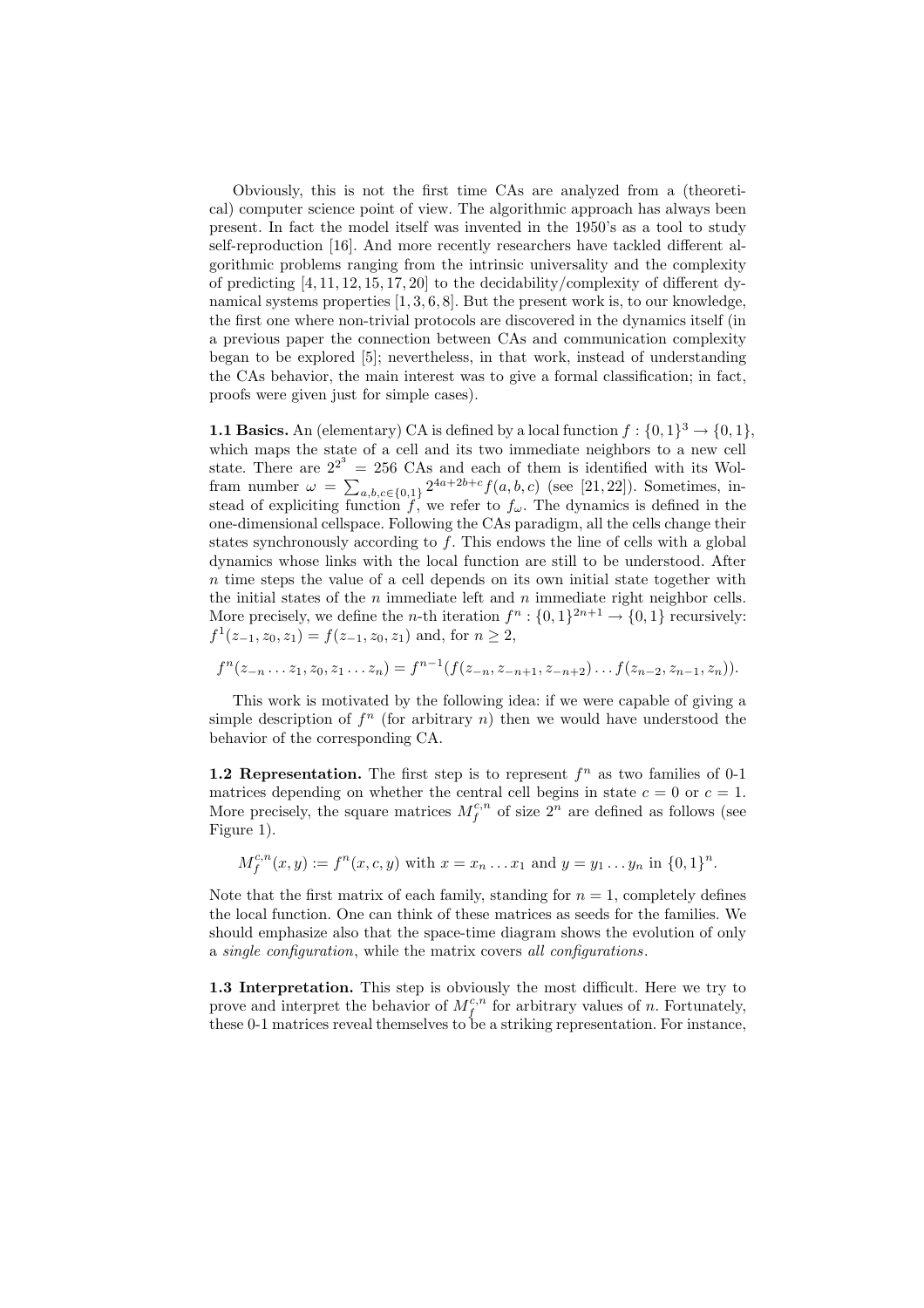

**Fig. 1.** The two families of binary matrices  $M_{f_{178}}^{c,n}$  of Wolfram Rule 178.

let us consider Rule 105. In Figure 2 we show on the left the space-time diagram of Rule 105 for some initial configuration, and on the right the matrix  $\tilde{M}_{f_{105}}^{0,6}$ . In contrast with the space-time diagram, the matrix looks simple. In fact, as we are going to see later, the simplicity of a matrix  $M_f^{c,n}$  is related to the simplicity of the communication protocol that computes  $f^n$ . Therefore, assuming that  $x = x_n \dots x_1 \in \{0,1\}^n$  is given to one party (say Alice) and that  $y =$  $y_1 \ldots y_n \in \{0,1\}^n$  is given to another party (say Bob), we are going to look for the simplest communication protocols that compute both  $f^{n}(x, 0, y)$  and  $f^{n}(x, 1, y).$ 

**1.4 Our contribution.** Let  $d(M)$  be the number of different rows of a matrix M. In [5] the only CAs we managed to explain were those we called bounded (where  $d(M_f^{c,n})$  was constant) and linear (where  $d(M_f^{c,n})$  grew as  $\Theta(n)$ ). All the other CAs were grouped together using a mainly experimental criterion. We conjectured the existence of polynomial and exponential classes. In the present work we prove the existence of a CA for which  $d(M_f^{c,n})$  grows as  $\Theta(n^2)$ .

Linear and bounded rules are easy to explain in terms of communication protocols. This is the case of Rule 178 of Figure 1 (this particular rule has just been studied by D. Regnault [18] using percolation theory and considering asynchronicity; we belive that the linearity of the rule and the fact that it is amenable to other types analysis is not a coincidence).

This paper shows that as soon as we move up in the hierarchy the underlying protocols become rather sophisticated. In fact, for the CA we treat here (Rule 218), we prove that if  $c = 0$  then Alice needs to send 2 positions of her string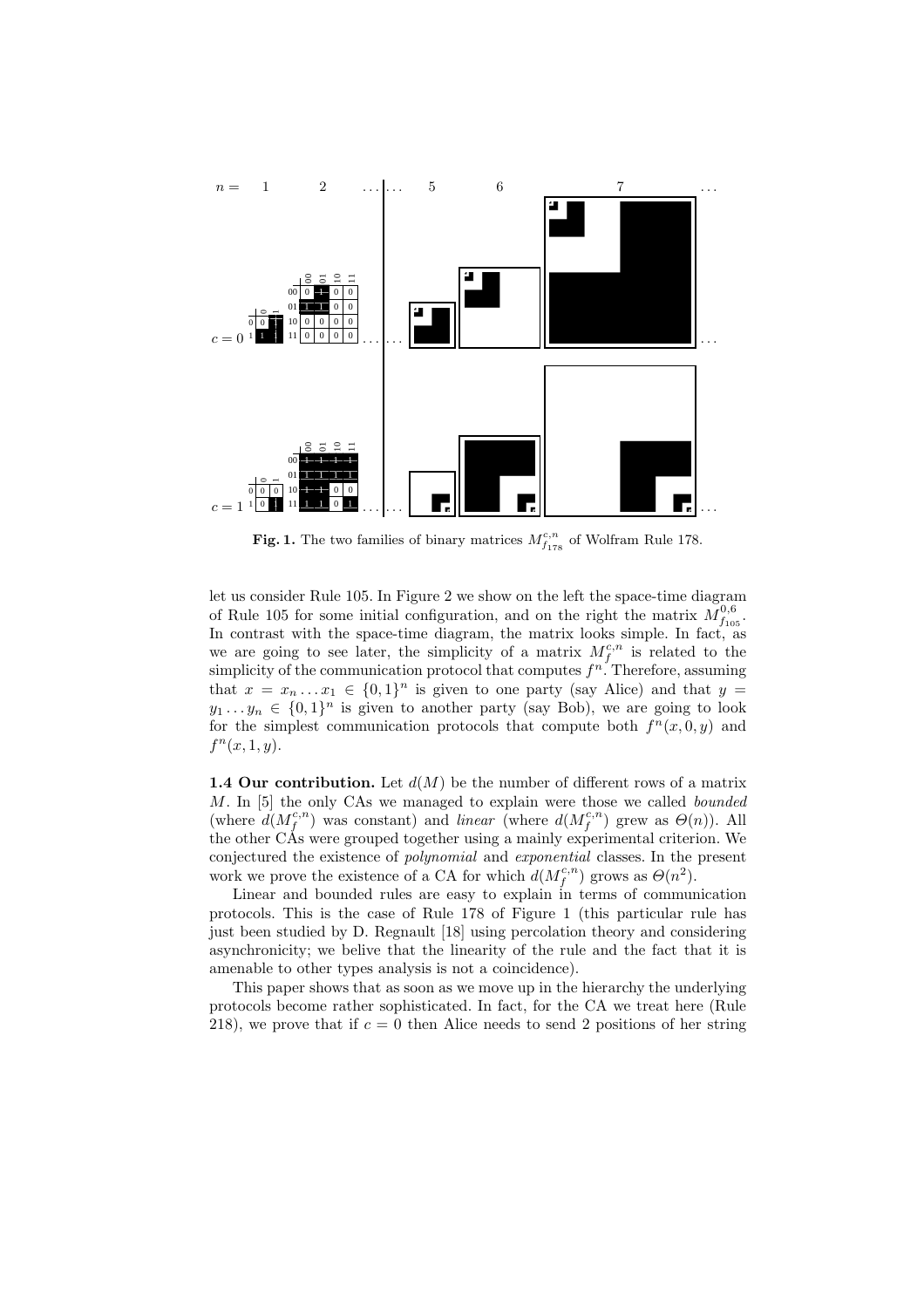

Fig. 2. A space time diagram for Rule 105 (left) and matrix  $M_{f_{105}}^{0,6}$  (right). In the diagram every row is a configuration and time goes upward; grey cells represent states which are undetermined from the bottom (initial) configuration.

 $(2 \log(n)$  bits). The quantitative relation between the one-round communication complexity and the number of different rows will be explained later. But roughly, the first is the logarithm of the second. Therefore, sending  $2 \log(n)$  bits is equivalent to having  $\Theta(n^2)$  different rows. The difference between sending 1 position  $(\Theta(n)$  behavior) and 2 positions  $(\Theta(n^2)$  behavior) is huge. The reader can verify this by comparing the cases  $c = 0$  and  $c = 1$ .

We think Rule 218 is one of the few CAs for which a non-trivial behavior can be proven. Experimentally, we do not find many candidates in a class  $\Theta(n^k)$  with  $k \geq 2$ . This could imply that there are no other CAs with simple descriptions (shortcuts). We should also point out that, if more than 2 states were allowed, we could build CAs with arbitrary complexity. In fact, in [5] it is shown how to construct a 3 state CA exhibiting a  $\Theta(n^3)$  behavior. But in the present work we are dealing with the inverse problem.



**Fig. 3.**  $M_{f_{218}}^{0,9}$  (left) and  $M_{f_{218}}^{1,9}$  (right).

# 1.5 Rule 218. The local function of CA Rule 218 is the following:

0 000 001 010 011 100 101 110 111 1 0 1 1 0 1 1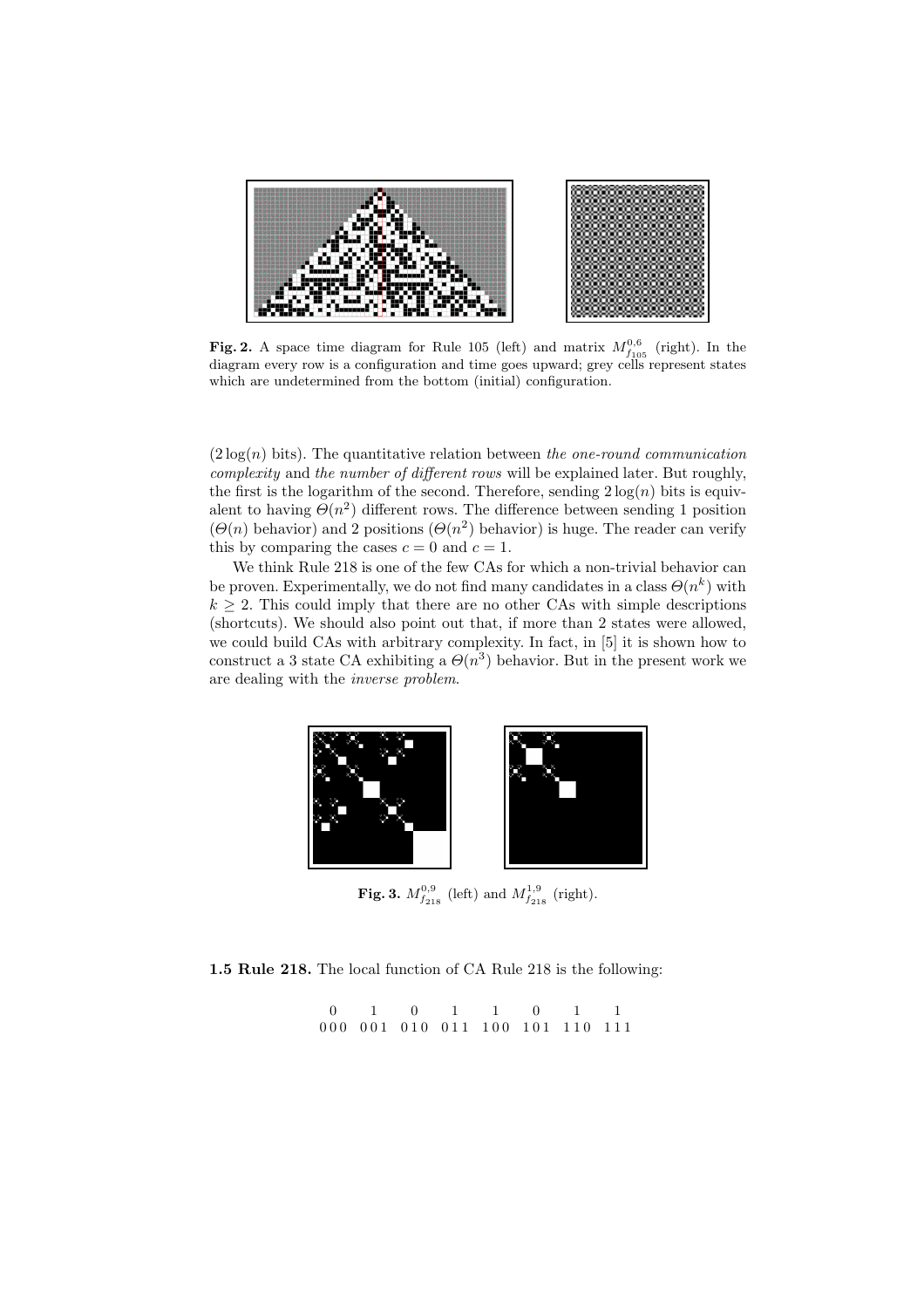Its global dynamics is represented by the two matrices of Figure 3 and by the space-time diagrams of Figure 4 (Rule 218 and Rule 164 are the same; 0s behave as 1s and viceversa). We encountered Rule 218 when trying to find a (kind of) double-quiescent palindrome-recognizer. Despite the fact that it belongs to class 2 (according to Wolfram's classification), it mimics Rule 90 (class 3) for very particular initial configurations.

Authors in [13] were surprised when they found, "unexpectedly", that the rule exhibited  $1/f^{\alpha}$  spectra. Rule 218 has also been proposed as a symmetric cipher [19]. Nevertheless, it should be clear that the most relevant aspect of Rule 218 is its behavior in this communication context. More precisely, Rule 218 seems to be one of the most complex CAs for which a reasonable protocol can be found.



Fig. 4. Two space-time diagram for Rule 218. Every row is a configuration and time goes upward. Grey cells represent states which are undetermined from the bottom (initial) configuration.

# 2 Two-party protocols

The communication complexity theory studies the information exchange required by different actors to accomplish a common computation when the data is initially distributed among them. To tackle that kind of questions, A.C. Yao [23] suggested the two-party model: two persons, say Alice and Bob, are asked to compute together  $f(x, y)$ , where Alice knows x only and Bob knows y only  $(x)$ and  $y$  belonging to finite sets). Moreover, they are asked to proceed in such a way that the cost –the total number of exchanged bits– is minimal in the worst case. Different restrictions on the communication protocol lead to different communication complexity measures. Whereas most studies concern the many-round communication complexity, we focus only on the one-round.

Definition 1 (One-round communication complexity). A protocol  $\mathcal P$  is an AB-one-round f-protocol if only Alice is allowed to send information to Bob, and Bob is able to compute the function solely on its input and the received information. The cost of the protocol  $c_{AB}(\mathcal{P})$  is the (worst case) number of bits Alice needs to send. Finally, the AB-one-round communication complexity of a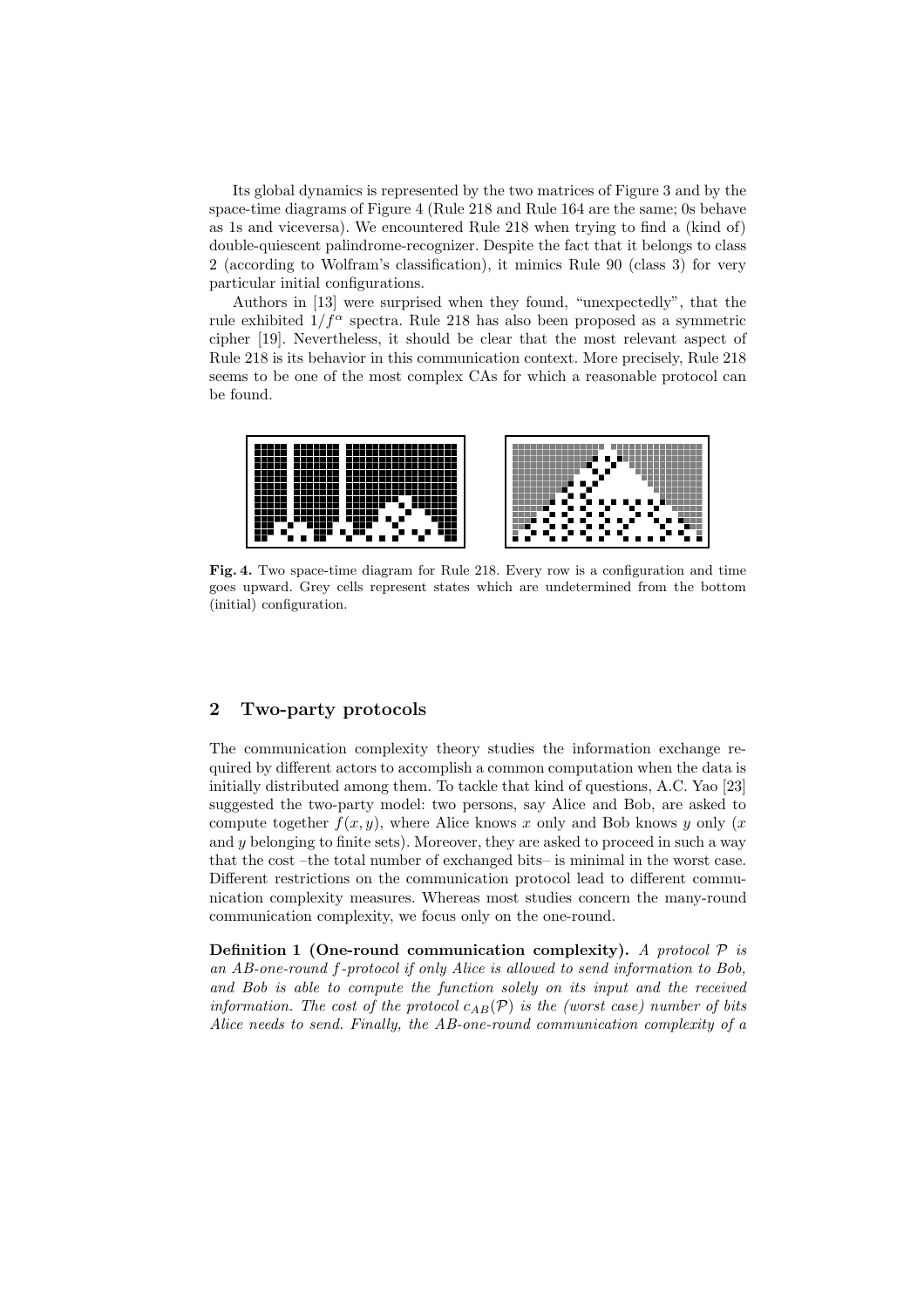function f is  $c_{AB}(f) = c_{AB}(\mathcal{P}^*)$ , where  $\mathcal{P}^*$  is an AB-one-round f-protocol of minimum cost. The BA-one-round communication complexity is defined in the same way.

The following fact throws light on the interest of the one-round communication complexity theory for our purpose: we can infer the exact cost of the optimal AB-one-round protocol by just counting the number of different rows in the matrix.

**Fact 1** ([10]) Let f be a binary function of 2n variables and  $M_f \in \{0,1\}^{2^n \times 2^n}$ its matrix representation, defined by  $M_f(x,y) = f(xy)$  for  $x, y \in \{0,1\}^n$ . Let  $d(M_f)$  be the number of different rows in  $M_f$ . We have  $c_{AB}(f) = \lceil \log(d(M_f)) \rceil$ .

Example 1. Consider Rule 90, which is defined as follows:  $f(a, b, c) = a + c$  (the sum is mod 2). This is an additive rule and it satisfies the superposition principle. More precisely, for every  $x_n \dots x_1 \in \{0,1\}^n$ ,  $\tilde{x}_n \dots \tilde{x}_1 \in \{0,1\}^n$ ,  $y_1 \dots y_n \in$  $\{0,1\}^n$ ,  $\tilde{y}_1 \dots \tilde{y}_n \in \{0,1\}^n$ ,  $c, \tilde{c} \in \{0,1\}$ :

$$
f^{n}(x_{n}\ldots x_{1},c,y_{1}\ldots y_{n})+f^{n}(\tilde{x}_{n}\ldots \tilde{x}_{1},\tilde{c},\tilde{y}_{1}\ldots \tilde{y}_{n})=f^{n}(x_{n}+\tilde{x}_{n}\ldots,c+\tilde{c},\ldots y_{n}+\tilde{y}_{n}).
$$

Therefore, there is a simple one-round communication protocol. Alice sends one bit b to Bob. The bit is  $b = f^{n}(x_{n} \ldots x_{1}, c, 0 \ldots 0)$ . Then Bob outputs  $b +$  $f^{n}(0...0,0,y_1...y_n)$ . The same superposition principle holds for Rule 105 of Figure 2. This simple protocol (together with Fact 1) explains why the number of different rows is just 2.

#### 3 The protocols of Rule 218

Since Rule 218 is symmetric we are going to assume, w.l.g., that Alice is the party that sends the information. Moreover, we are going to refer simply to oneround protocols or one-round communication complexity (because the AB and BA settings are in this case equivalent). We denote  $f_{218}$  simply by f.

Notice that we can easily extend the notion of  $t$  iterations to blocks of size bigger than  $2t + 1$ . In fact, for every  $m \geq 2t + 1$  and every finite configuration  $z = z_1 ... z_m \in \{0, 1\}^m$  we define  $f^0(z) = z$ ,

$$
f^{1}(z) = (f(z_{1}, z_{2}, z_{3}), \dots, f(z_{m-2}, z_{m-1}, z_{m})) \in \{0, 1\}^{m-2}
$$

and, recursively,  $f^t(z) = f^{t-1}(f(z)) \in \{0, 1\}^{m-2t}$ .

Let  $c \in \{0,1\}$ . Let  $x, y \in \{0,1\}^n$ . From now on in this section, in order to simplify the notation, we are always assuming that these arbitrary values (i.e.,  $n, c, x, y$  have already been fixed.

**Definition 2.** We say that a word in  $\{0,1\}^*$  is additive if the 1s are isolated and every consecutive couple of 1s is separated by an odd number of 0s.

**Lemma 1.** If  $xcy \in \{0,1\}^{2n+1}$  is additive, then  $f^{n}(x, c, y) = f^{n}(x, c, 0^{n}) +$  $f^{n}(0^{n},0,y).$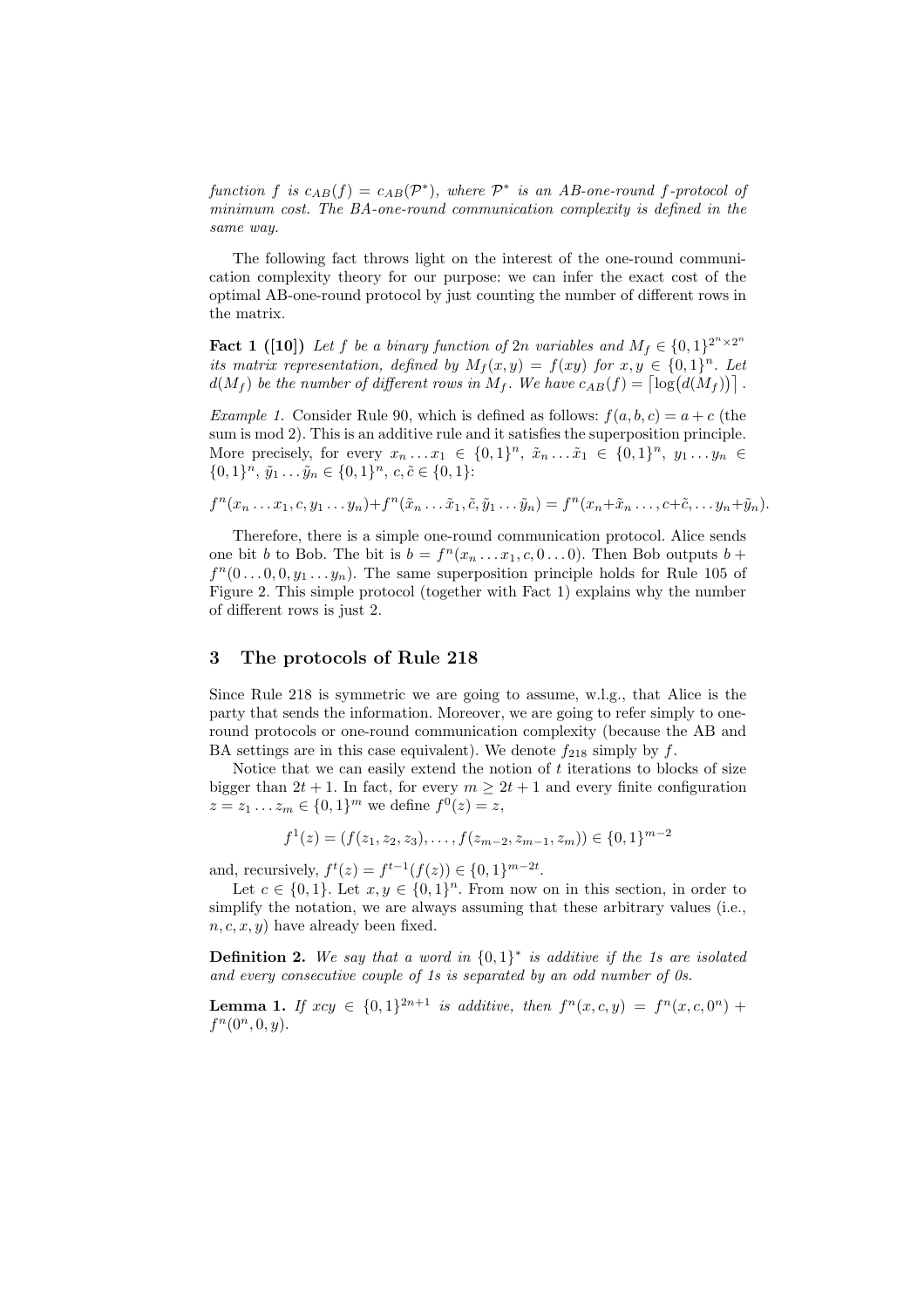Proof. Rule 218 is "almost" the same as Rule 90 which is defined as follows:  $(b_{-1}, b_0, b_1) \rightarrow b_{-1} + b_1$ . The only case where the two rules differ is when  $b_{-1}b_0b_1 = 111$ . But for additive configurations the pattern 111 never appears and therefore its dynamics corresponds to the one of Rule 90. This rule is additive and therefore the superposition principle applies. ⊓⊔

**Notation 1** Let  $\alpha$  be the maximum index i for which  $x_i \dots x_1$  is additive. Let  $\beta$  be the maximum index j for which  $cy_1 \dots y_j$  is additive. Let  $x' = x_\alpha \dots x_1 \in$  $\{0,1\}^\alpha$  and  $y' = y_1 \dots y_\beta \in \{0,1\}^\beta$ .

**Notation 2** Let l be the minimum index i for which  $x_i = 1$ . If such index does not exist we define  $l = 0$ . Let r be the minimum index j for which  $y_i = 1$ . If such index does not exist we define  $r = 0$ .

## 3.1 The lemmas

In this subsection we present all the lemmas we need in order to conclude the correctness of the protocols. These protocols are going to be presented in the next subsection. One could therefore begin by reading subsection 3.2 and check the lemmas later.

**Lemma 2.** 
$$
f^n(x, c, y) = f^n(1^{n-\alpha}x', c, y) = f^n(x, c, y'1^{n-\beta}) = f^n(1^{n-\alpha}x', c, y'1^{n-\beta}).
$$

*Proof.* By symmetry it is clear that it is enough to prove  $f^{n}(x, c, y) = f^{n}(1^{n-\alpha}x', c, y)$ . If  $\alpha = n$  then it is direct. If  $\alpha < n$  then there is a non-negative integer s such that  $x_{\alpha+1} \dots x_{\alpha-2s} = 10^{2s}1$  (notice that s could be 0). It follows that  $f^s(10^{2s}1) = 11$ . Notice that a word 11 acts as a wall through which information does not flow. In fact, for all  $b \in \{0,1\}$ ,  $f(b,1,1) = f(1,1,b) = 1$ . Therefore we conclude that the result is independent of the information to the left of position  $\alpha + 1$  and we can assume, w.l.g, that  $x_n \dots x_{\alpha+1} = 1^{n-\alpha}$ . □

**Definition 3.** A string  $z$  is called left additive if it satisfies one of the two following conditions: either (i)  $z = 0...0$ , or (ii) z is additive while 1z is not. For the right additivity definition we replace  $1z$  by  $z1$ .

**Lemma 3.** Let  $1 \leq s \leq n$ . Let  $z \in \{0,1\}^{2n+1-s}$ . If z is left additive then  $f(1<sup>s</sup>z) = 1<sup>s</sup>u$  with  $u \in \{0,1\}^{2n-1-s}$  being left additive. If z is right additive then  $f(z1<sup>s</sup>) = u1<sup>s</sup>$  with  $u \in \{0,1\}^{2n-1-s}$  being right additive.

Proof. We will prove the left additivity case (the right case is analogous). First we need to prove that the block of 1s moves to the right (see Figure 5 a). More precisely, that  $f(1, z_1, z_2) = 1$ . We know that  $1z_1z_2 \neq 101$  because in that case 1z would have been additive. Therefore  $f(1, z_1, z_2) = 1$ . On the other hand, since  $f(z) = u$ , we know that u is additive. Now we need to prove that  $u = 0...0$  or that 1u is not additive. Let us analyze two cases.

**Case**  $z_1 = 0$ . If  $z = 0...0$  then  $u = 0...0$ . The other possibility is that  $z_1$ belongs to an even length block of 0s (bounded by two 1s). If the length is 2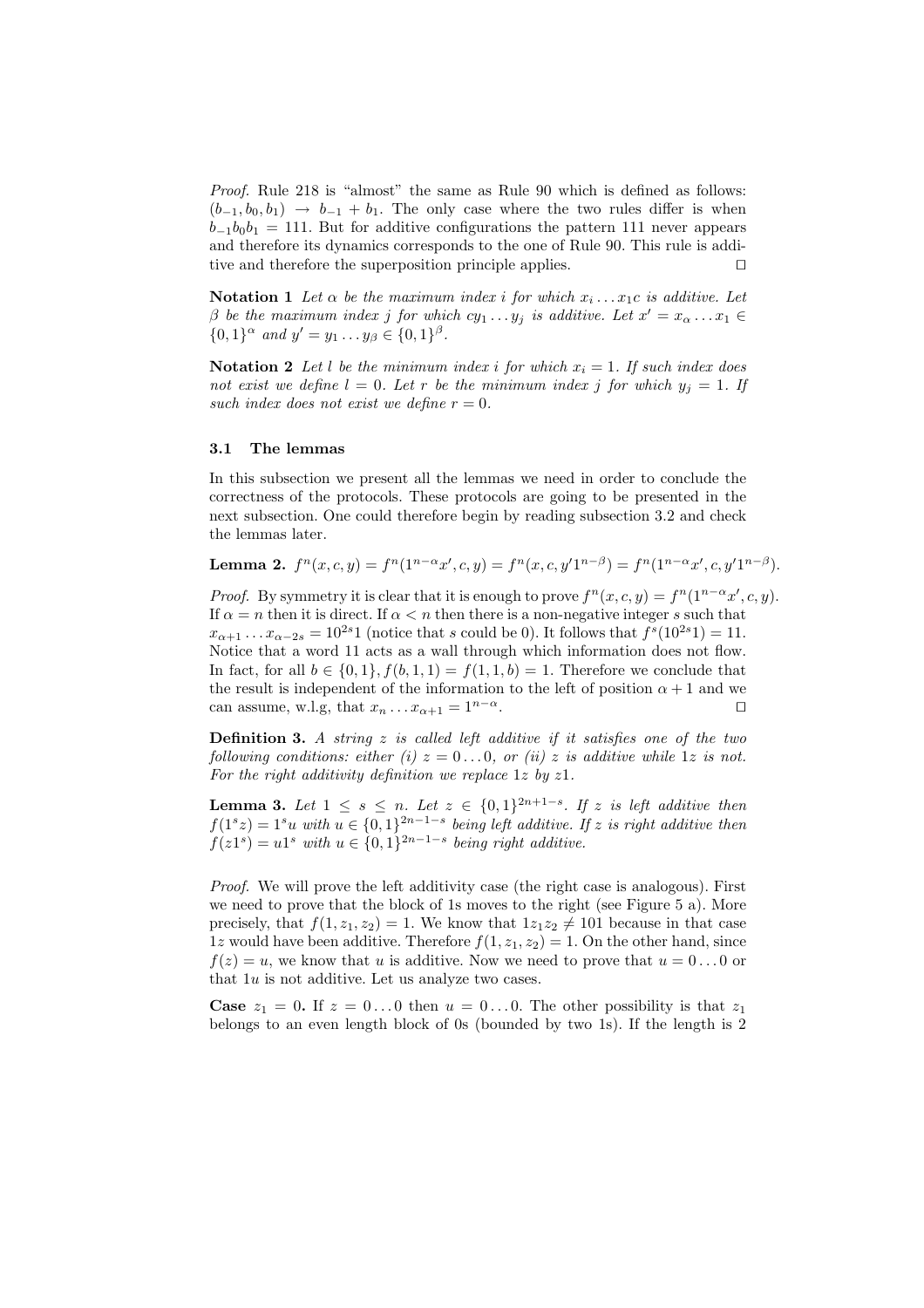

**Fig. 5. a.-**  $f(1^s z) = 1^s u$ . **b.**-  $0^{2m-2}1$  is a prefix of u.

then  $u_1 = f(z_1, z_2, z_3) = f(0, 0, 1) = 1$  and therefore 1u is not additive. If the length is even but bigger than two then the block shrinks in its two extremities and it remains even. Therefore, 1u also is not additive.

**Case**  $z_1 = 1$ . By the additivity of z we know that  $z_2 = 0$ . If  $z_3 = 0$  then  $u_1 = 1$ and therefore 1u is not additive. Hence let us assume  $z_3 = 1$  (see Figure 5) b). Since  $z_1z_2z_3 = 101$  we must consider three cases:  $z = (10)^m$  with  $m \geq 2$ ;  $z = (10)^m 1$  with  $m > 1$ ; and the case where  $(10)^m 0$  is a prefix of z (with  $m > 2$ ). In the first two cases  $u = 0...0$ . In the third case  $0^{2m-2}1$  is a prefix of u and therefore 1u is not additive. □

**Lemma 4.** Let  $1 \leq s \leq n$ . Let  $z \in \{0,1\}^{2n+1-s}$ . If z is left additive then  $f^{n}(1^{s}z) = 1$ . If z is right additive then  $f^{n}(z1^{s}) = 1$ .

Proof. Direct from Lemma 3. Let us just consider the left additivity case. It is clear that the state of the leftmost cell (which is a 1 because  $s \geq 1$ ) propagates to the right. Therefore,  $f^{(1)}(1^{s}z) = 1$ . □

**Lemma 5.** If  $x'cy'$  is additive, then

- 1. If  $|\alpha \beta| \ge 1$  then  $f^{n}(1^{n-\alpha}x', c, y'1^{n-\beta}) = 1$ .
- 2. If  $\alpha = \beta = k$  then  $f^{n}(1^{n-\alpha}x', c, y'1^{n-\beta}) = f^{k}(x', c, y') = f^{k}(x', c, 0^{k}) +$  $f^k(0^k, 0, y').$

Proof.

**1.-** Let us assume, w.l.g., that  $\alpha < \beta$ . Consider  $z = f^{\alpha+1}(1^{n-\alpha}x', c, y'1^{n-\beta})$ . The number of bits of z is  $2n + 1 - 2(\alpha + 1) = 2(n - \alpha - 1) + 1$ . If we denote  $z = z_{-(n-\alpha-1)} \dots z_0 \dots z_{(n-\alpha-1)}$  it follows that

$$
z_{-(n-\alpha-1)} \dots z_0 = f^{\alpha+1} (1^{n-\alpha} x'_{\alpha} \dots x'_1 c y'_1 \dots y'_{\alpha+1}).
$$

By Lemma 4 we conclude that  $z_{-(n-\alpha-1)} \dots z_0 = 1^{n-\alpha}$ . If  $\alpha = n-1$  then  $z_0 = 1 = f^n(1^{n-\alpha}x', c, y'1^{n-\beta})$  and the result is concluded. If  $\alpha < n-1$  then  $z_{-1}z_0 = 11$ . Since such a wall of size two never changes we conclude that the central cell will always remain in state 1.

2.- If  $k = n$  then it is direct. Suppose  $k < n$ . Consider the configuration  $z =$  $f^{k}(1^{n-k}x', c, y'1^{n-k})$ . We conclude from Lemma 4 that  $z = 1^{n-k}b1^{n-k}$ , where  $b = f^k(x', c, y') \in \{0, 1\}.$  The results follows from the fact that  $f(1, b, 1) = b$ . □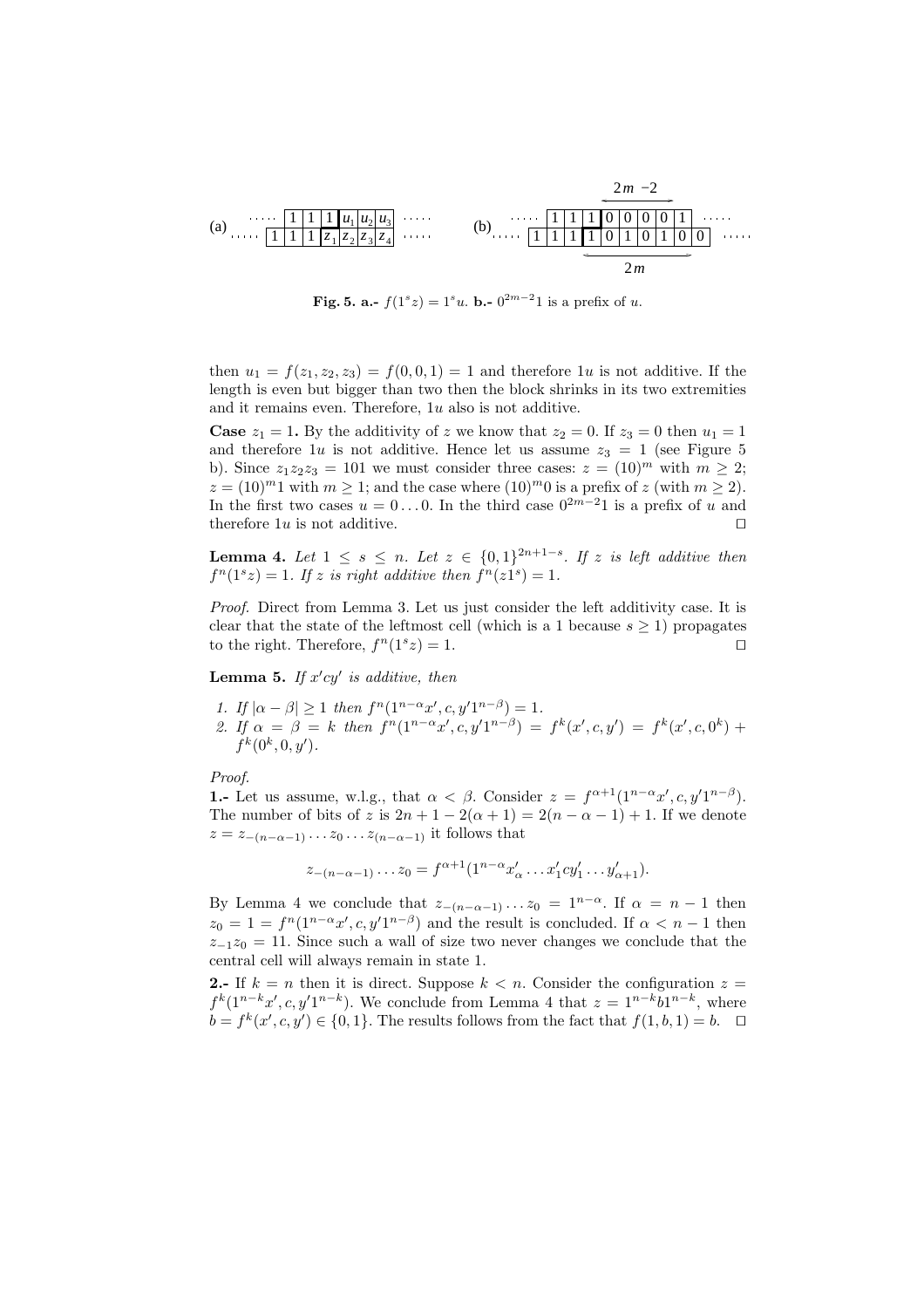Remark 1. The purpose of the following lemmas is to treat the case where  $x'0y'$ is not additive (because  $x'1y'$  is always additive). Therefore, we are interested in the case where an even length block of 0s between two consecutive 1s appear in x'0y'. In other words by recalling Notation 2, when  $|l + r - 1|$  is even or, equivalently, when  $r \neq l \pmod{2}$ .

**Lemma 6.** If  $r \neq 0$ ,  $l \neq 0$ ,  $|l + r - 1|$  is even and  $l \geq r - 1$ , then

$$
f^{n}(x, 0, y) = \begin{cases} f^{n}(1^{n-l+1}0^{l-1}, 0, y) & \text{if } l \ge r+3, \\ 1 & \text{if } |l-r| = 1. \end{cases}
$$

*Proof.* Notice that  $x_l \dots x_1 0 y_1 \dots y_r = 10^{l+r-1}1$ . So  $f^{\frac{l+r-1}{2}}(x_l \dots x_1 0 y_1 \dots y_r) =$ 11. If  $l > r$  then this 11 wall (through which information can not flow) will be located on the left side of the center cell. It follows that the final result will not depend on  $x_n \ldots x_{l+1}$  (if  $l = n$  this is just the empty word). Then we can assume, w.l.g, that  $x_n ... x_{l+1} = 1^{n-l}$ .

For the particular cases  $l = r + 1$  and  $l = r - 1$ , the 11 wall will appear precisely in the center (and the result corresponds to 1). □

**Lemma 7.** If  $r \neq 0, l \neq 0, |l + r - 1|$  is even and  $l \leq r - 3$ , then

$$
f^{n}(x, 0, y) = \begin{cases} f^{\alpha}(x', 0, 0^{\alpha}) & \text{if } r = \alpha + 1, \\ 1 & \text{if } r \neq \alpha + 1. \end{cases}
$$

*Proof.* Since  $r > l$ , by the same argument used in the proof of Lemma 6, we know that the result does not depend on  $y_{r+1} \ldots y_n$  and we can therefore assume that  $y_{r+1} \t ... y_n = 1^{n-r}$ . On the other hand, from Lemma 2, we can assume that  $x_n \dots x_{\alpha+1} = 1^{n-\alpha}$ . It follows from the two previous remarks that

$$
f^{n}(x, 0, y) = f^{n}(1^{n-\alpha}x_{\alpha} \dots x_{1}, 0, 0^{r-1}1^{n-r+1}).
$$

**Case**  $r = \alpha + 1$ . Let us denote

$$
z_{-(n-\alpha)}\dots z_0\dots z_{n-\alpha} = f^{\alpha}(x,0,y) = f^{\alpha}(1^{n-\alpha}x_{\alpha}\dots x_1,0,0^{\alpha}1^{n-\alpha}).
$$

Let us compute  $z_{-2}z_{-1}z_0z_1z_2$  (if  $\alpha = n-1$  we only consider  $z_{-1}z_0z_1$ ). It follows that  $z_{-2} = f^{\alpha}(11x_{\alpha} \dots x_3, x_2, x_1 0^{\alpha-1}), z_{-1} = f^{\alpha}(1x_{\alpha} \dots x_2, x_1, 0^{\alpha}),$  $z_1 = f^{\alpha}(x_{\alpha-1} \ldots x_1 0, 0, 0^{\alpha-1}1), z_2 = f^{\alpha}(x_{\alpha-2} \ldots x_1 00, 0, 0^{\alpha-2}11)$ . From Lemma 4,  $z_{-2} = z_{-1} = z_1 = z_2 = 1$  (for  $z_1 = 1$  and  $z_2 = 1$  recall that  $|l - r +$ 1| is even). Therefore, the pattern  $11z_011$  appears in the center. Since  $z_0 =$  $f^{\alpha}(x_{\alpha} \dots x_1, 0, 0^{\alpha})$  the results follows (for the particular case  $\alpha = n - 1$  we have that  $f^{n}(x, 0, y) = f(z_{-1}, z_{0}, z_{1}) = f(1, z_{0}, 1) = z_{0}$  and the same conclusion is obtained).

**Case**  $r > \alpha + 1$ . Let us denote

 $z_{-(n-\alpha-1)} \dots z_0 \dots z_{n-\alpha} = f^{\alpha+1}(x,0,y) = f^{\alpha+1}(1^{n-\alpha}x_{\alpha} \dots x_1,0,0^{r-1}1^{n-r+1}).$ The result follows because  $z_{-1}z_0 = 11$ . In fact,  $z_{-1} = f^{\alpha+1}(11x_{\alpha} \dots x_2, x_1, 0^{\alpha})$ and  $z_0 = f^{\alpha+1}(1x_{\alpha} \dots x_1, 0, 0^{\alpha+1})$ . In both cases we apply Lemma 4.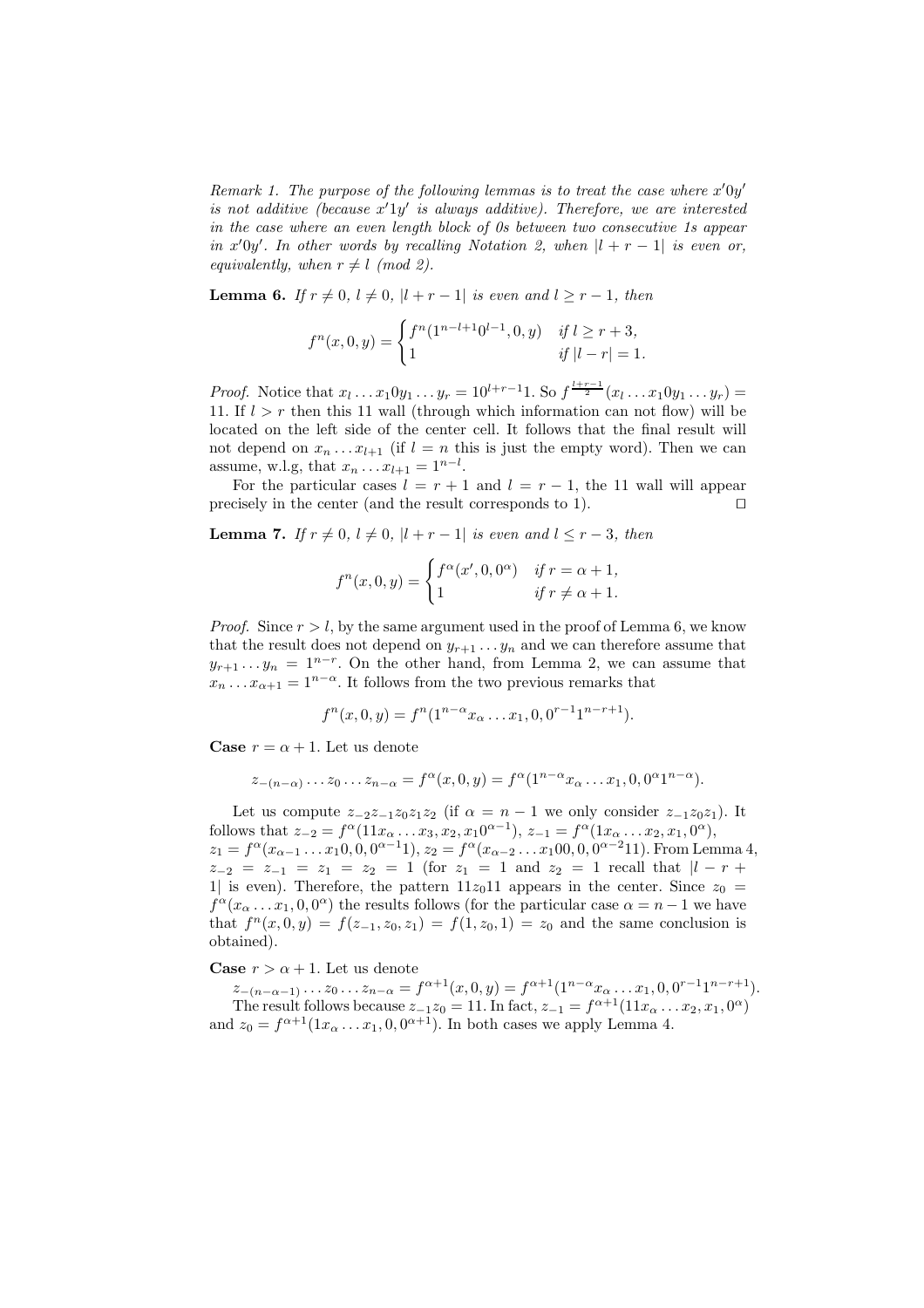**Case**  $r < \alpha + 1$ . Let us denote

 $z_{-(n-r)} \dots z_0 \dots z_{n-r} = f^r(x, 0, y) = f^r(1^{n-\alpha} x_\alpha \dots x_1, 0, 0^{r-1} 1^{n-r+1}).$ 

The result follows because  $z_0z_1 = 11$ . In fact,  $z_0 = f^r(x_r \dots x_1, 0, 0^{r-1}1)$ and  $z_1 = f^r(x_{r-1} \ldots x_1 0, 0, 0^{r-2} 11)$ . In both cases we apply Lemma 4 (right additivity because  $l + r - 1$  is even). In the particular case where  $r = \alpha = n$  we have  $f^{n}(x, 0, y) = z_0 = 1$ .

#### 3.2 The protocols

**3.2.1 When**  $c = 0$ . We are going to define a one-round protocol  $\mathcal{P}_0$  for the case where the central cell begins in state 0. Recall the Alice knows  $x$  and Bob knows y.  $\mathcal{P}_0$  goes as follows. Alice sends to Bob  $\alpha$ , l, and  $a = f^{\alpha}(x', 0, 0^{\alpha})$ . The number of bits is therefore  $2\lceil \log(n) \rceil + 1$ .

If  $l = 0$  then Bob knows (by definition of l) that  $x = 0<sup>n</sup>$  and he outputs  $f^{n}(0^{n}, 0, y)$ . If  $r = 0$  his output depends on  $\alpha$ . If  $\alpha = n$  he outputs a (Lemma 1) and if  $\alpha < n$  he outputs 1 (Lemma 5). We can assume now that neither l nor r are 0. The way Bob proceed depends mainly on the parity of  $|l + r - 1|$ .

Case  $|l+r-1|$  is odd. In this case  $x'0y'$  is additive and Bob can apply Lemma 5. In fact, if  $|\alpha - \beta| \ge 1$  he outputs 1. If  $\alpha = \beta = k$  he outputs  $a + f^k(0^k, 0, y')$ .

**Case**  $|l + r - 1|$  is even. Bob compares r with l. If  $l \geq r - 1$  then he applies Lemma 6. More precisely, he outputs  $f^{n}(1^{n-l+1}0^{l-1},0,y)$  if  $l \geq r+3$  and 1 otherwise. If  $l \leq r-3$  then he applies Lemma 7. More precisely, he outputs  $a = f^{\alpha}(x', 0, 0^{\alpha})$  if  $r = \alpha + 1$  and 1 otherwise.

**Proposition 1.**  $\mathcal{P}_0$  is a one-round f-protocol for  $c = 0$  with cost  $2\lceil \log(n) \rceil + 1$ .

**3.2.2 When**  $c = 1$ . We are going to define a one-round protocol  $\mathcal{P}_1$  for the case where the central cell begins in state 1. Alice sends to Bob  $\alpha$  and  $a =$  $f^{\alpha}(x', 1, 0^{\alpha})$ . The number of bits is therefore  $\lceil \log(n) \rceil + 1$ . Notice that  $x'1y' \in$  $\{0,1\}^{\alpha+\beta+1}$  is additive and therefore Bob applies Lemma 5. More precisely, if  $\alpha \neq \beta$  then  $f^{n}(x, 1, y) = 1$ . On the other hand, if  $\alpha = \beta = k$  then  $f^{n}(x, 1, y) =$  $f^k(x', 1, y')$  and Bob outputs  $a + f^k(0, 1, y')$ .

**Proposition 2.**  $P_1$  is a one-round f-protocol for  $c = 1$  with cost  $\lceil \log(n) \rceil + 1$ .

## 4 Optimality

In this section we exhibit lower bounds for  $d(M_f^{c,n})$ , the number of different rows of  $M_f^{c,n}$ . If these bounds appear to be tight then, from Fact 1, they can be used for proving the optimality of our protocols.

4.1 Case  $c = 0$ .

Consider the following subsets of  $\{0,1\}^n$ . First,  $S_3 = \{1^{n-3}000\}$ . Also,  $S_5 =$  ${1^{n-500000}, 1^{n-501000}}$ . In general, for every  $k \ge 2$  such that  $2k+1 \le n$ , we define  $S_{2k+1} = \{1^{n-2k-1}0^{2k+1}\} \cup \{1^{n-2k-1}0^{a}10^{b} | a \text{ odd}, b \text{ odd}, b \geq 3, a+b=2k\}.$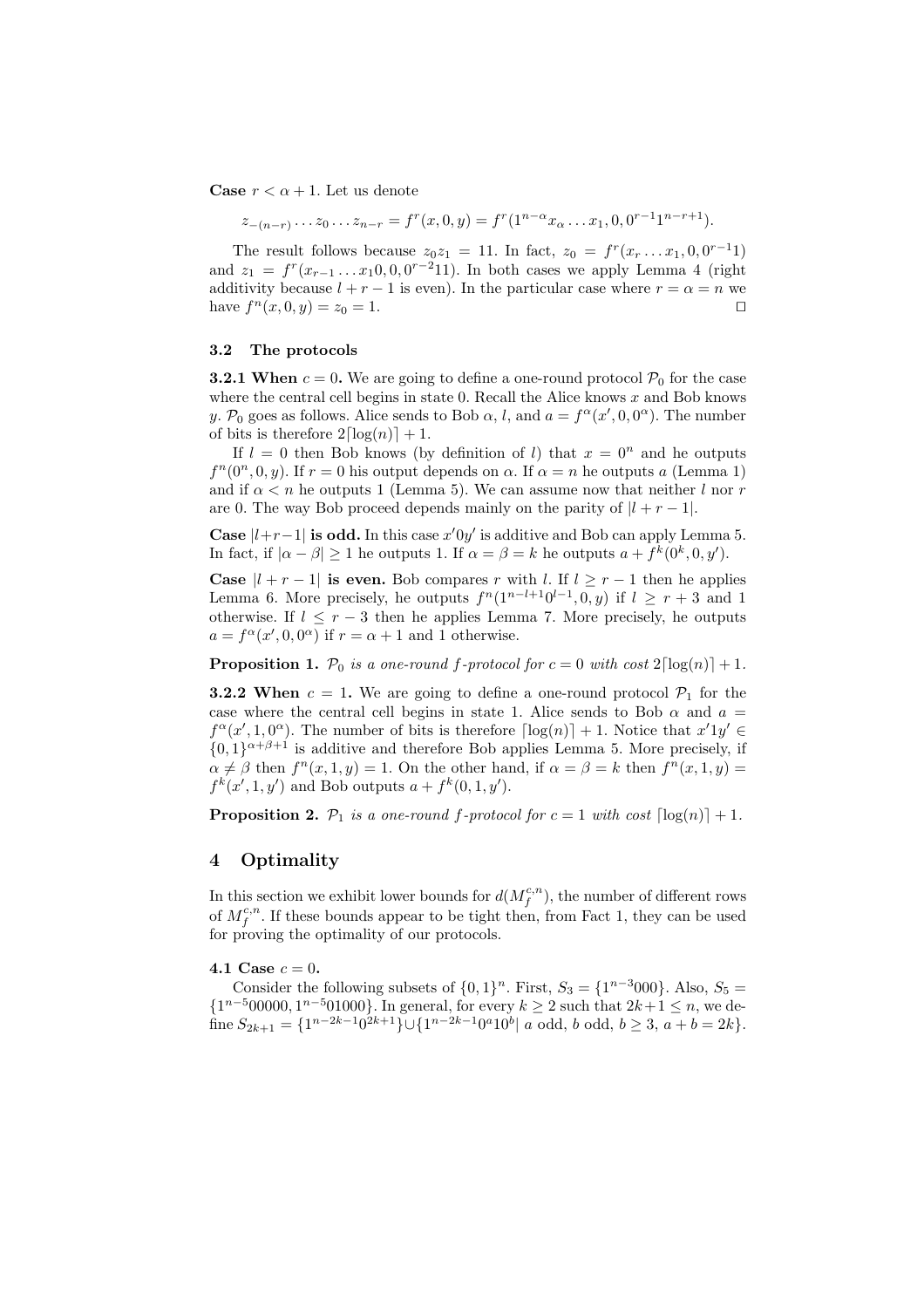**Lemma 8.** Let  $x_n \dots x_1 \in S_{2k+1}$  and  $\tilde{x}_n \dots \tilde{x}_1 \in S_{2k+1}$  with  $k \neq \tilde{k}$ . It follows that the rows of  $M_f^{c,n}$  indexed by  $x_n \ldots x_1$  and  $\tilde{x}_n \ldots \tilde{x}_1$  are different.

*Proof.* We can first easily prove (by induction on n) that every  $z_n \dots z_1 \in \{0,1\}^n$ satisfies  $f^n(z_1, \ldots, z_1, 0, z_1, \ldots, z_n) = 0$ . Let  $x_n \ldots x_1 \in S_{2k+1}$  and  $\tilde{x}_n \ldots \tilde{x}_1 \in S_{2k+1}$ (with  $k \neq \tilde{k}$ ). From Lemma 5,  $f^{n}(x_{n} \ldots x_{1}, 0, \tilde{x}_{1} \ldots \tilde{x}_{n}) = f^{n}(\tilde{x}_{n} \ldots \tilde{x}_{1}, 0, x_{1} \ldots x_{n}) =$ 1. ⊓⊔

**Lemma 9.** Let  $x = x_n \dots x_1$ ,  $\tilde{x} = \tilde{x}_n \dots \tilde{x}_1 \in S_{2k+1}$  with  $x \neq \tilde{x}$ . It follows that there exists  $y = y_1 \dots y_n \in \{0,1\}^n$  such that  $f^n(x,0,y) \neq f^n(\tilde{x},0,y)$ .

*Proof.* Assume, w.l.g., that for some odd number  $b \geq 3$  the word  $10^b$  is a suffix of x while  $0^{b+2}$  is a suffix of  $\tilde{x}$  (i.e., such b can be at most  $n-4$ ). Let  $y = 0^{b-3} 1 0 1^{n-b+1}$ . Let  $z_{-(n-b+1)} \ldots z_0 \ldots z_{n-b+1} = f^{b-1}(x, 0, y)$ . Then  $z_2 = f^{b-1}(0^{2b-5}1011)$  and  $z_{-2} = f^{b-1}(10^{b-2}, 0, 0^{b-1})$ . It is direct that  $z_{-2} = 1$ . On the other hand, from Lemma 4 (right additivity), we know that  $z_2 = 1$ . For  $z_{-1}z_0z_1$  notice that  $z_{-1}z_0z_1 = f^{b-1}(0^{2b-2}101)$ . In this case the dynamics is such that the configuration  $0*101$  reappears every 2 steps. Since  $b-1$  is even we conclude that  $z_{-1}z_0z_1 = 101$ . So we have proven that the pattern 11011 appears in the center and therefore  $f^{n}(x, 0, y) = 0$ .

Let  $\tilde{z}_{-(n-b-2)} \dots \tilde{z}_0 \dots \tilde{z}_{n-b-2} = f^{b+2}(\tilde{x},0,y)$ . Then  $\tilde{z}_1 = f^{b+2}(0^{2b-1}101111)$ and  $\tilde{z}_0 = f^{b+2}(0^{b+2}, 0, 0^{b-3}10111)$ . From Lemma 4,  $\tilde{z}_0 = \tilde{z}_1 = 1$  and therefore the wall 11 appears in the center. Since this means that  $f^{n}(\tilde{x},0,y) = 1$ , the lemma is proven. □

**Proposition 3.** The cost of any one-round f-protocol for  $c = 0$  is at least  $2\lceil log(n) \rceil - 5.$ 

*Proof.* From Lemmas 8 and 9, the number of different rows in  $M_f^{0,n}$  is  $\sum_{3\leq 2k+1\leq n}|S_{2k+1}|=\sum_{i=1}^{\lceil\frac{n}{2}\rceil-1}i.$  For sufficiently large n the sum is lower bounded by  $\frac{1}{16}n^2$ . Therefore  $d(M_f^{0,n}) \geq \lceil 2\log(n) - 4\rceil \geq 2\lceil \log(n) \rceil - 5$ .

#### 4.2 Case  $c = 1$ .

**Proposition 4.** The cost of any one-round f-protocol for  $c = 1$  is at least  $\lceil \log(n) \rceil$ .

*Proof.* Consider the set  $T = \{1^{n-k}0^k | 1 \leq k \leq n\}$ . All we need to prove is that the rows indexed by any two different strings in T are different (because  $|T| = n$ ).

Let  $x = 1^{n-a}0^a$  and  $\tilde{x} = 1^{n-\tilde{a}}0^{\tilde{a}}$  with  $1 \leq a < \tilde{a} \leq n$ . It is easy to prove (by induction on *n*) that  $f^{n}(x, 1, 0^{a}1^{n-a}) = f^{n}(\tilde{x}, 1, 0^{\tilde{a}}1^{n-\tilde{a}}) = 0$ . It remains to prove that  $f^{n}(x, 1, 0^{\tilde{a}}1^{n-\tilde{a}}) = f^{n}(\tilde{x}, 1, 0^{a}1^{n-a}) = 1.$ 

By Lemma 5 we directly conclude that  $f^{n}(x, 1, 0^{\tilde{a}}1^{n-\tilde{a}}) = 1$  except for the case when  $\tilde{a} = a + 1$  and a is odd. Let us therefore treat this last case now. First notice that  $f^{a+1}(1^{n-a}0^a, 1, 0^{a+1}1^{n-a-1}) = 1^{n-a-1}f^{a+1}(10^a, 1, 0^{a+1})1^{n-a-1}$ .

Therefore, by additivity (a is odd) and by the fact that  $f(1, b, 1) = b$  for all  $b \in \{0, 1\}$ , the final result is

$$
f^{a+1}(10^a, 1, 0^{a+1}) = f^{a+1}(00^a, 1, 0^{a+1}) + f^{a+1}(10^a, 0, 0^{a+1}) = 0 + 1 = 1. \quad \Box
$$